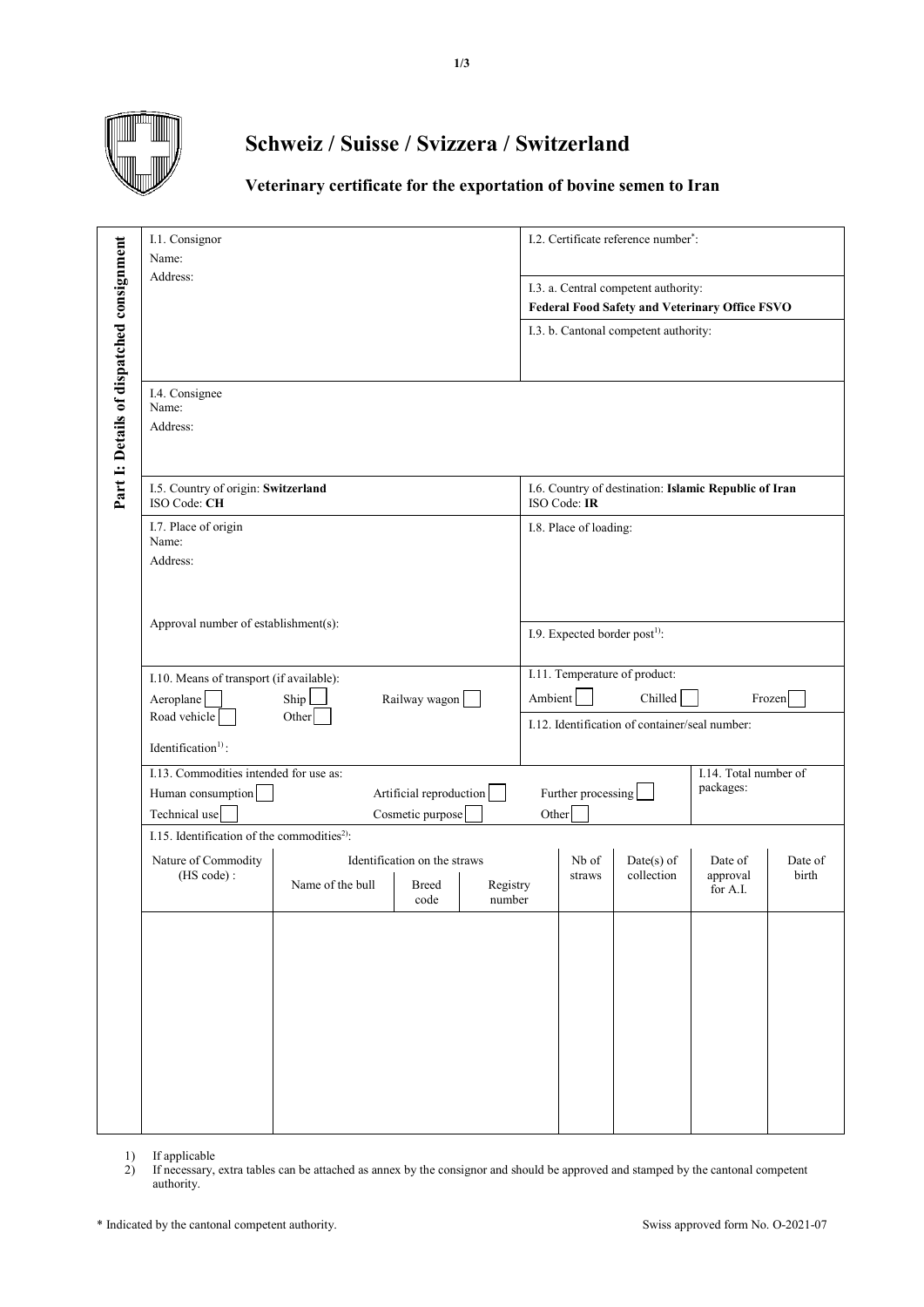|                                                                                                                                                                                                                                                                                                                                                                                                                                                                                                                                                                  | <b>Switzerland</b>                                                                                                                                                                                                                                                                                                                      |                                                                                                                                                                                                                                                                                                                                                          | <b>Bovine Semen</b>                                                                                                                                                                                                                             |  |  |  |                                                     |                                                                                                                                                                                                                                                                   |  |
|------------------------------------------------------------------------------------------------------------------------------------------------------------------------------------------------------------------------------------------------------------------------------------------------------------------------------------------------------------------------------------------------------------------------------------------------------------------------------------------------------------------------------------------------------------------|-----------------------------------------------------------------------------------------------------------------------------------------------------------------------------------------------------------------------------------------------------------------------------------------------------------------------------------------|----------------------------------------------------------------------------------------------------------------------------------------------------------------------------------------------------------------------------------------------------------------------------------------------------------------------------------------------------------|-------------------------------------------------------------------------------------------------------------------------------------------------------------------------------------------------------------------------------------------------|--|--|--|-----------------------------------------------------|-------------------------------------------------------------------------------------------------------------------------------------------------------------------------------------------------------------------------------------------------------------------|--|
|                                                                                                                                                                                                                                                                                                                                                                                                                                                                                                                                                                  |                                                                                                                                                                                                                                                                                                                                         | <b>II. Sanitary information</b>                                                                                                                                                                                                                                                                                                                          | Certificate reference number*:                                                                                                                                                                                                                  |  |  |  |                                                     |                                                                                                                                                                                                                                                                   |  |
|                                                                                                                                                                                                                                                                                                                                                                                                                                                                                                                                                                  |                                                                                                                                                                                                                                                                                                                                         | I, the official veterinarian, certify that the goods described above meet all the sanitary requirements that follow.                                                                                                                                                                                                                                     |                                                                                                                                                                                                                                                 |  |  |  |                                                     |                                                                                                                                                                                                                                                                   |  |
|                                                                                                                                                                                                                                                                                                                                                                                                                                                                                                                                                                  | А.                                                                                                                                                                                                                                                                                                                                      | <b>SWITZERLAND</b>                                                                                                                                                                                                                                                                                                                                       |                                                                                                                                                                                                                                                 |  |  |  |                                                     |                                                                                                                                                                                                                                                                   |  |
| гагт шашигу шпогшанон                                                                                                                                                                                                                                                                                                                                                                                                                                                                                                                                            | 1. The country, the zone or the artificial insemination center is free from Lumpy skin disease, Foot-and-mouth disease, Rift Valley<br>fever, Rinderpest, Enzootic hemorrhagic disease and vesicular stomatitis.<br>2. Swiss AI centers are free from tuberculosis, enzootic bovine leucosis, bluetongue and clinical paratuberculosis. |                                                                                                                                                                                                                                                                                                                                                          |                                                                                                                                                                                                                                                 |  |  |  |                                                     |                                                                                                                                                                                                                                                                   |  |
|                                                                                                                                                                                                                                                                                                                                                                                                                                                                                                                                                                  | В.                                                                                                                                                                                                                                                                                                                                      | <b>HERDS OF ORIGIN</b>                                                                                                                                                                                                                                                                                                                                   |                                                                                                                                                                                                                                                 |  |  |  |                                                     |                                                                                                                                                                                                                                                                   |  |
|                                                                                                                                                                                                                                                                                                                                                                                                                                                                                                                                                                  |                                                                                                                                                                                                                                                                                                                                         | All bovine animals admitted to the quarantine are originated from herds which are officially tuberculosis free, officially brucellosis<br>free and officially enzootic bovine leucosis free and have not previously been kept in other herds of lower status.                                                                                            |                                                                                                                                                                                                                                                 |  |  |  |                                                     |                                                                                                                                                                                                                                                                   |  |
|                                                                                                                                                                                                                                                                                                                                                                                                                                                                                                                                                                  | C.                                                                                                                                                                                                                                                                                                                                      | <b>QUARANTINE</b>                                                                                                                                                                                                                                                                                                                                        |                                                                                                                                                                                                                                                 |  |  |  |                                                     |                                                                                                                                                                                                                                                                   |  |
|                                                                                                                                                                                                                                                                                                                                                                                                                                                                                                                                                                  |                                                                                                                                                                                                                                                                                                                                         | following tests:                                                                                                                                                                                                                                                                                                                                         | 1. Within the thirty days prior to entering the approved isolation accommodation all bovine animals have been subjected to the                                                                                                                  |  |  |  |                                                     |                                                                                                                                                                                                                                                                   |  |
|                                                                                                                                                                                                                                                                                                                                                                                                                                                                                                                                                                  |                                                                                                                                                                                                                                                                                                                                         | an intradermal tuberculin test<br>$\overline{\phantom{a}}$                                                                                                                                                                                                                                                                                               |                                                                                                                                                                                                                                                 |  |  |  |                                                     |                                                                                                                                                                                                                                                                   |  |
|                                                                                                                                                                                                                                                                                                                                                                                                                                                                                                                                                                  |                                                                                                                                                                                                                                                                                                                                         | a serum agglutination test showing a brucella count lower than 30 IU of agglutination per milliliter or a complement fixation<br>test showing a brucella count lower than 20 EEC units per milliliter, or an ELISA test                                                                                                                                  |                                                                                                                                                                                                                                                 |  |  |  |                                                     |                                                                                                                                                                                                                                                                   |  |
|                                                                                                                                                                                                                                                                                                                                                                                                                                                                                                                                                                  |                                                                                                                                                                                                                                                                                                                                         | a serological test for enzootic bovine leucosis with a negative result<br>$\overline{\phantom{a}}$                                                                                                                                                                                                                                                       | a serum neutralization test or an ELISA test for infectious bovine rhinotracheitis/infectious pustular vulvo-vaginitis with a                                                                                                                   |  |  |  |                                                     |                                                                                                                                                                                                                                                                   |  |
|                                                                                                                                                                                                                                                                                                                                                                                                                                                                                                                                                                  |                                                                                                                                                                                                                                                                                                                                         | negative result.                                                                                                                                                                                                                                                                                                                                         |                                                                                                                                                                                                                                                 |  |  |  |                                                     |                                                                                                                                                                                                                                                                   |  |
|                                                                                                                                                                                                                                                                                                                                                                                                                                                                                                                                                                  |                                                                                                                                                                                                                                                                                                                                         | 2.<br>infection with negative results.                                                                                                                                                                                                                                                                                                                   | Bovine Viral Diarrhea: the donor bulls have been tested with a virus isolation test of blood or semen for persistent bovine                                                                                                                     |  |  |  |                                                     |                                                                                                                                                                                                                                                                   |  |
| <b>ARTIFICIAL INSEMINATION CENTRES</b><br>D.<br>1. The donor bull and all teasers have been kept continuously at the approved semen production center mentioned above for at<br>least 30 days immediately preceding the first collection of semen for export to Iran. During that period and until the last<br>collection of semen for export the donor bull has not been used for natural mating.                                                                                                                                                               |                                                                                                                                                                                                                                                                                                                                         |                                                                                                                                                                                                                                                                                                                                                          |                                                                                                                                                                                                                                                 |  |  |  |                                                     |                                                                                                                                                                                                                                                                   |  |
|                                                                                                                                                                                                                                                                                                                                                                                                                                                                                                                                                                  |                                                                                                                                                                                                                                                                                                                                         |                                                                                                                                                                                                                                                                                                                                                          |                                                                                                                                                                                                                                                 |  |  |  | all buildings and animals within a given curtilage. | 2. The semen production center for the export of semen to Iran is approved by an official veterinary officer of the Government of<br>Switzerland according to provisions in Part IV Title I of Regulation 2016/429. An approved semen production center comprises |  |
|                                                                                                                                                                                                                                                                                                                                                                                                                                                                                                                                                                  |                                                                                                                                                                                                                                                                                                                                         |                                                                                                                                                                                                                                                                                                                                                          | 3. An accredited veterinarian designated by the Government of Switzerland is responsible for the management of the semen<br>production center and has been present to supervise the Centre each day that semen is collected for export to Iran. |  |  |  |                                                     |                                                                                                                                                                                                                                                                   |  |
|                                                                                                                                                                                                                                                                                                                                                                                                                                                                                                                                                                  |                                                                                                                                                                                                                                                                                                                                         | 4. According to the latest amendments of the OIE Code, the donor animals:                                                                                                                                                                                                                                                                                |                                                                                                                                                                                                                                                 |  |  |  |                                                     |                                                                                                                                                                                                                                                                   |  |
|                                                                                                                                                                                                                                                                                                                                                                                                                                                                                                                                                                  |                                                                                                                                                                                                                                                                                                                                         | semen.                                                                                                                                                                                                                                                                                                                                                   | were kept in a bluetongue virus free zone for at least 60 days before commencement of, and during, collection of the                                                                                                                            |  |  |  |                                                     |                                                                                                                                                                                                                                                                   |  |
|                                                                                                                                                                                                                                                                                                                                                                                                                                                                                                                                                                  | were protected from attack from culicoides likely to be competent BTV vectors for at least 60 days prior to the                                                                                                                                                                                                                         |                                                                                                                                                                                                                                                                                                                                                          |                                                                                                                                                                                                                                                 |  |  |  |                                                     |                                                                                                                                                                                                                                                                   |  |
|                                                                                                                                                                                                                                                                                                                                                                                                                                                                                                                                                                  |                                                                                                                                                                                                                                                                                                                                         | commencement of, and during, collection of the semen AND were subjected to a serological test according to the OIE<br>Terrestrial Manual to detect antibody to the Bluetongue virus group, with negative results, at least every 60 days trough-<br>out the collection period and between 21 and 60 days after the final collection of this consignment. |                                                                                                                                                                                                                                                 |  |  |  |                                                     |                                                                                                                                                                                                                                                                   |  |
|                                                                                                                                                                                                                                                                                                                                                                                                                                                                                                                                                                  |                                                                                                                                                                                                                                                                                                                                         |                                                                                                                                                                                                                                                                                                                                                          |                                                                                                                                                                                                                                                 |  |  |  |                                                     |                                                                                                                                                                                                                                                                   |  |
|                                                                                                                                                                                                                                                                                                                                                                                                                                                                                                                                                                  |                                                                                                                                                                                                                                                                                                                                         | either were subjected to an agent identification test according to the terrestrial manual on blood samples collected at the<br>commencement and conclusion of and at least every 7 days (virus isolation test) or at least every 28 days (PCR test)<br>during semen collection for this consignement, with negative results.                             |                                                                                                                                                                                                                                                 |  |  |  |                                                     |                                                                                                                                                                                                                                                                   |  |
| 5. During the period of 12 months preceding the first collection and until 28 days after the last collection of semen for export to<br>Iran all animals at the premises listed above have been free from clinical or other evidence of brucellosis, listeriosis, enzootic<br>bovine leucosis, infectious bovine rhinotracheitis/infectious pustular vulvovaginitis, Johne's disease (paratuberculosis), rabies,<br>tuberculosis, trichomonas foetus, campylobacter foetus, bovine pleuropneumonia, lumpy skin disease and clinical evidence of<br>leptospirosis. |                                                                                                                                                                                                                                                                                                                                         |                                                                                                                                                                                                                                                                                                                                                          |                                                                                                                                                                                                                                                 |  |  |  |                                                     |                                                                                                                                                                                                                                                                   |  |
|                                                                                                                                                                                                                                                                                                                                                                                                                                                                                                                                                                  | 6. All the bovine animals in the approved semen production center are subjected at least once a year, according to Regulation                                                                                                                                                                                                           |                                                                                                                                                                                                                                                                                                                                                          |                                                                                                                                                                                                                                                 |  |  |  |                                                     |                                                                                                                                                                                                                                                                   |  |
|                                                                                                                                                                                                                                                                                                                                                                                                                                                                                                                                                                  |                                                                                                                                                                                                                                                                                                                                         | Test method<br>Disease                                                                                                                                                                                                                                                                                                                                   | Result                                                                                                                                                                                                                                          |  |  |  |                                                     |                                                                                                                                                                                                                                                                   |  |
|                                                                                                                                                                                                                                                                                                                                                                                                                                                                                                                                                                  |                                                                                                                                                                                                                                                                                                                                         | Tuberculosis                                                                                                                                                                                                                                                                                                                                             | intradermal tuberculin test<br>negative result                                                                                                                                                                                                  |  |  |  |                                                     |                                                                                                                                                                                                                                                                   |  |
|                                                                                                                                                                                                                                                                                                                                                                                                                                                                                                                                                                  |                                                                                                                                                                                                                                                                                                                                         | <b>IBR/IPV</b>                                                                                                                                                                                                                                                                                                                                           | SNT or ELISA<br>negative result                                                                                                                                                                                                                 |  |  |  |                                                     |                                                                                                                                                                                                                                                                   |  |
|                                                                                                                                                                                                                                                                                                                                                                                                                                                                                                                                                                  |                                                                                                                                                                                                                                                                                                                                         | <b>Brucellosis</b>                                                                                                                                                                                                                                                                                                                                       | a serum agglutination test<br>$<$ 30 IU per millilitre or                                                                                                                                                                                       |  |  |  |                                                     |                                                                                                                                                                                                                                                                   |  |
|                                                                                                                                                                                                                                                                                                                                                                                                                                                                                                                                                                  |                                                                                                                                                                                                                                                                                                                                         |                                                                                                                                                                                                                                                                                                                                                          | $<$ 20 EEC units per millilitre, or<br>a complement fixation test                                                                                                                                                                               |  |  |  |                                                     |                                                                                                                                                                                                                                                                   |  |
|                                                                                                                                                                                                                                                                                                                                                                                                                                                                                                                                                                  |                                                                                                                                                                                                                                                                                                                                         | <b>ELISA</b><br><b>ELISA</b>                                                                                                                                                                                                                                                                                                                             | negative result                                                                                                                                                                                                                                 |  |  |  |                                                     |                                                                                                                                                                                                                                                                   |  |
|                                                                                                                                                                                                                                                                                                                                                                                                                                                                                                                                                                  |                                                                                                                                                                                                                                                                                                                                         | Leucosis<br>BVD/MD<br><b>ELISA</b>                                                                                                                                                                                                                                                                                                                       | negative result<br>negative result                                                                                                                                                                                                              |  |  |  |                                                     |                                                                                                                                                                                                                                                                   |  |
|                                                                                                                                                                                                                                                                                                                                                                                                                                                                                                                                                                  |                                                                                                                                                                                                                                                                                                                                         | C. fetus venerealis<br>culture                                                                                                                                                                                                                                                                                                                           | negative result                                                                                                                                                                                                                                 |  |  |  |                                                     |                                                                                                                                                                                                                                                                   |  |
|                                                                                                                                                                                                                                                                                                                                                                                                                                                                                                                                                                  |                                                                                                                                                                                                                                                                                                                                         | Trichomonas<br>culture                                                                                                                                                                                                                                                                                                                                   | negative result                                                                                                                                                                                                                                 |  |  |  |                                                     |                                                                                                                                                                                                                                                                   |  |

Part II Sanitary information **Part II: Sanitary information**

\* Indicated by the cantonal competent authority. Swiss approved form No. O-2021-07